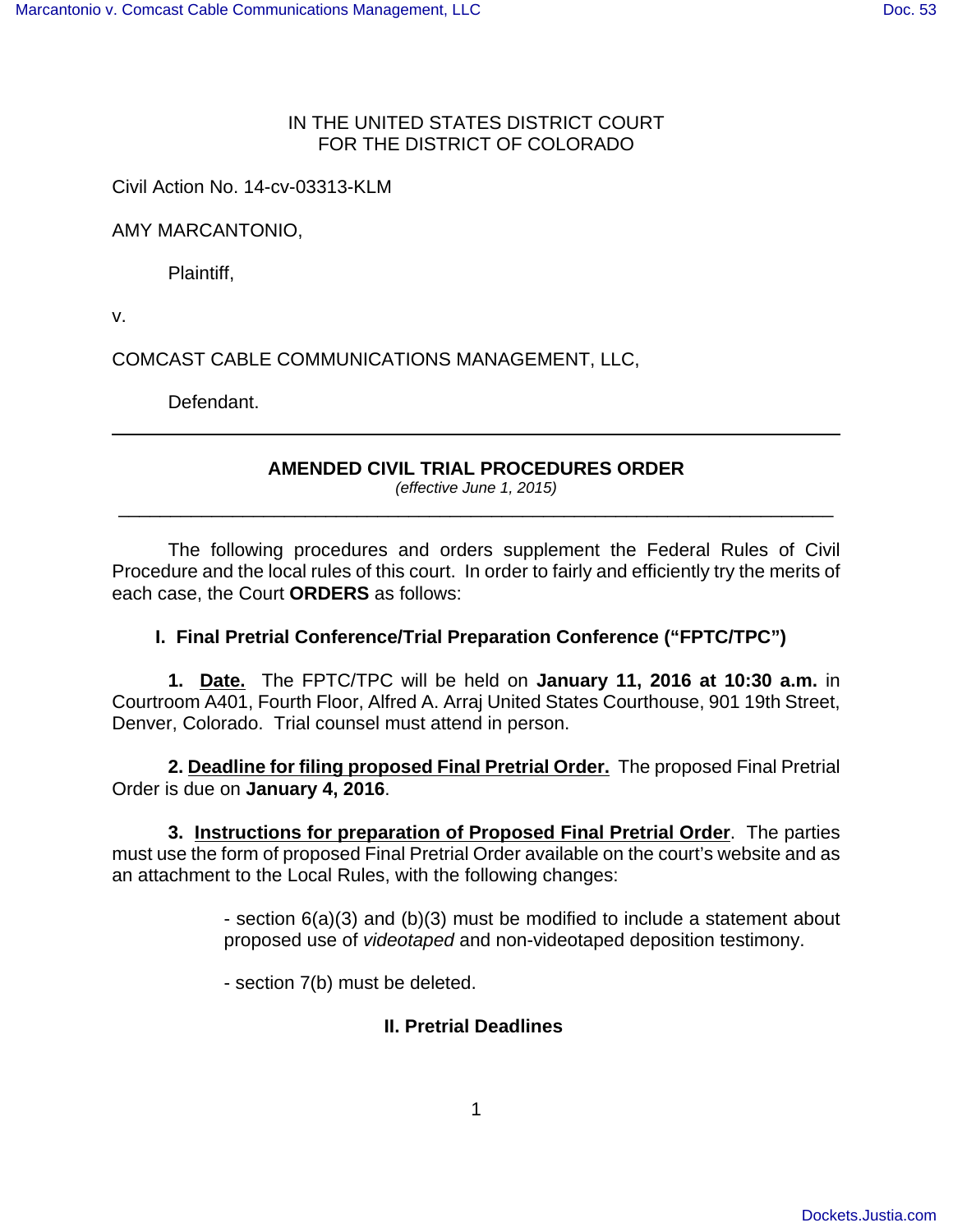**1. Exchange of exhibit and witness lists.** The parties must exchange exhibit and witness lists fourteen (14) days before the FPTC/TPC. Exhibit lists must identify all exhibits by Bates numbers. Witness lists must identify "will call" witnesses and "may call" witnesses.

**2. Objections to exhibits and witnesses.** The parties must file all objections to exhibits and witnesses three (3) days before the FPTC/TPC.

**3. Trial briefs.** The parties may file Trial Briefs ten (10) days before trial.

**4. Motions in limine.** Motions in limine are discouraged. Instead, the parties may flag evidentiary issues in their trial briefs. Motions to exclude expert testimony must be filed thirty (30) days after the rebuttal expert witness disclosure deadline set forth in the Scheduling Order.

**5. Proposed findings of fact and conclusions of law.** In trials to the Court, the parties must file proposed Findings of Fact and Conclusions of Law five (5) court business days before trial.

**6. Proposed jury instructions.** In jury trials, the parties must file proposed jury instructions ten (10) days before trial. Proposed jury instructions must be in WordPerfect or Word format and include citations of relevant authority in footnotes.

**7. Special accommodations**. Counsel must notify my courtroom deputy of any need for special accommodations for any attorney, party or witness, and any need for technological equipment for videoconferencing or electronic presentation of evidence no later than thirty (30) days before trial.

**8. Settlement.** Pursuant to D.C.COLO.LCivR 54.2, counsel must notify the court clerk and my Chambers of a settlement before twelve o'clock noon on the last court business day before the scheduled trial date. The assessment of jury costs may be imposed as a consequence of noncompliance with this instruction.

# **III. First Day of Trial**

**1. Witness lists.** Three copies of each party's witness list must be provided to the courtroom deputy and one copy to opposing counsel.

**2. Exhibit lists.** Three copies of each party's exhibit list must be provided to the courtroom deputy and one copy to opposing counsel.

# **3. Exhibit notebooks (hard copy exhibits).**

A. If a party is presenting documentary evidence by hard copy and not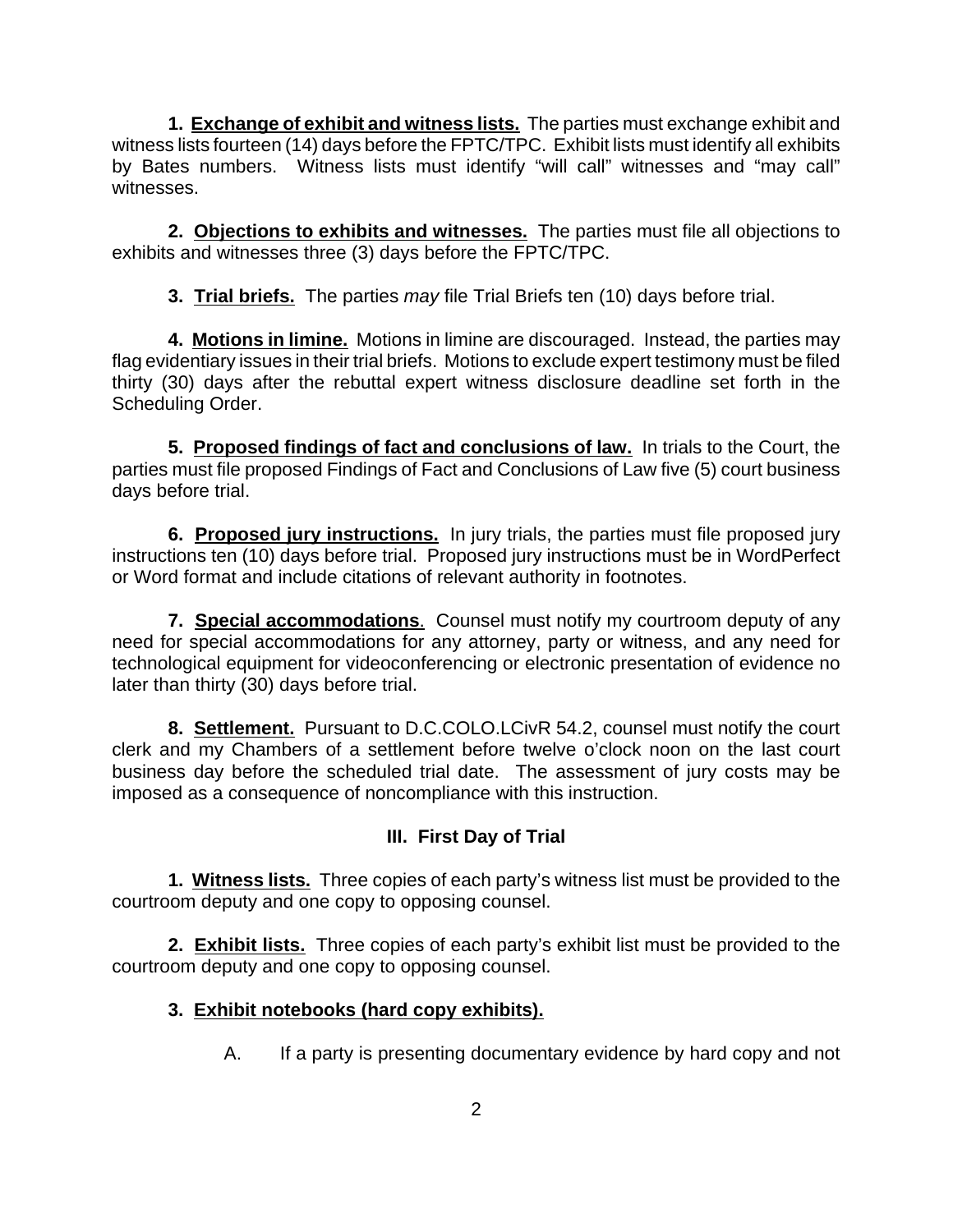electronically, the party must prepare an exhibit notebook or notebooks containing original exhibits, properly marked and tabbed, with pages of each exhibit numbered. The notebook or notebooks must be provided to the courtroom deputy.

- B. Similar notebooks with exhibit copies must be provided to the court and to opposing counsel. Pages of each exhibit must be numbered.
- C. In jury trials, a party must provide notebooks containing copies of exhibits for each juror. Pages of each exhibit must be numbered. Stipulated exhibits may be placed in the jurors' notebooks prior to trial. Any other exhibit may be published to the jury for placement in juror notebooks following the exhibit's admission into evidence at trial.

**4. Discs (electronic exhibits).** If a party is presenting documentary exhibits electronically, the party must prepare a disc or discs containing copies of all exhibits for use at trial. Copies of the disc or discs must be provided to the courtroom deputy and opposing counsel. Prior to closing arguments (if possible), the party must prepare a disc containing only those exhibits admitted into evidence for jurors' use during deliberations.

**5. List of stipulated facts.** Plaintiff must provide an original list of any stipulated facts to the court and two copies to the courtroom deputy.

# **IV. General Information**

1**. Voir dire.** Counsel will be permitted to conduct voir dire of potential jurors, if trial is to a jury, for a specified amount of time, to be determined at the Trial Preparation Conference. Accordingly, counsel should be prepared to conduct voir dire at trial as they deem appropriate.

**2. Courtroom Deputy.** My courtroom deputy's name is Laura Galera. She can be reached at (303) 335-2104. Any questions concerning exhibits or courtroom equipment may be directed to her. If a court reporter is available, the proceedings will be transcribed by the court reporter. If a court reporter is not available, the proceedings will be digitally recorded. Any request for transcripts should be directed to the courtroom deputy. Extraordinary requests, such as for daily copy, should be made at least 30 days in advance of the trial date.

**3. Law Clerks.** My law clerks can be reached at (303) 335-2770. Please do not call them about issues which are handled by the courtroom deputy, as indicated in this Order.

4**. Witness salutations.** At trial, all parties and witnesses must be addressed as "Mr.", "Mrs.", "Ms.", "Dr.", etc. Informal references are not permitted except when children